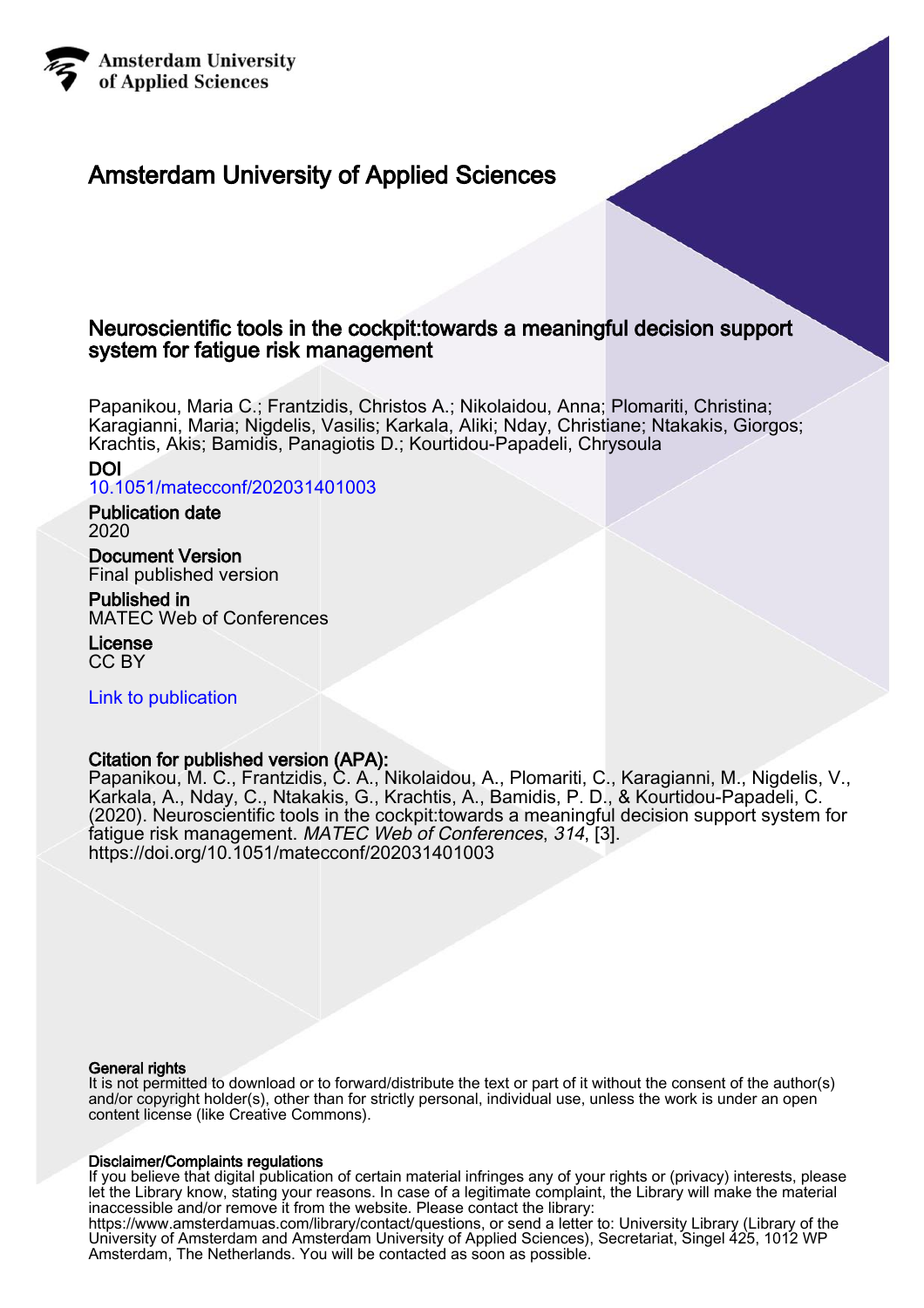# **Neuroscientific tools in the cockpit: towards a meaningful decision support system for fatigue risk management**

Maria C. Papanikou<sup>1,\*</sup>, *Christos* A. Frantzidis<sup>2,3</sup>, *Anna* Nikolaidou<sup>2,4</sup>, *Christina* Plomariti<sup>2</sup>, Maria Karagianni<sup>2</sup>, *Vasilis* Nigdelis<sup>2</sup>, *Aliki* Karkala<sup>3,4</sup>, *Christiane* Nday<sup>2</sup>, *Giorgos* Ntakakis<sup>2</sup>,

Akis Krachtis<sup>2,4</sup>, *Panagiotis* D. Bamidis<sup>2,3</sup>, and *Chrysoula* Kourtidou -Papadeli<sup>2,3,4</sup>

<sup>1</sup>Amsterdam University of Applied Sciences, Faculty of Technology, Aviation Academy, The **Netherlands** 

<sup>2</sup> Aristotle University of Thessaloniki, Medical School, Laboratory of Medical Physics, Greece <sup>3</sup>Greek Aerospace Medical Association-Space Research, GASMA-SR, Greece <sup>4</sup> AeroMedical Center of Northern Greece, Greece

**Abstract.** Fatigued pilots are prone to experience cognitive disorders that degrade their performance and adherence to high safety standards. In light of the current challenging context in aviation, we report the early phase of our ongoing project on the re-evaluation of human factors research for flight crew. Our motivation stems from the need for aviation organisations to develop decision support systems for operational aviation settings, able to feed-in in the organisations' fatigue risk management efforts. Key criteria to this end are the need for the least possible intrusiveness and the added information value for a safety system. Departing from the problems in compliance-focused fatigue risk management and the intrusive nature of clinical studies, we report a neuroscientific methodology able to yield markers that can be easily integrated in a decision support system at the operational level. Reporting the preliminary phase of our live project, we evaluate the tools suitable for the development of a system that tracks subtle pilot states, such as drowsiness and micro-sleep episodes.

# **1 Introduction**

Fatigue, stress and other conditions (e.g. mild stroke) can lead to micro-sleep episodes and subtle pilot incapacitation, meaning the progressive deterioration of a pilot's state, which "escapes the normal pilot medical screening" [1,2]. The deterministic approach to cockpit technology, the innovation research exploring single-pilot operations, as well as the current crisis in the aviation industry, form a context in commotion. In the covid-19 crisis, there is an unravelling discussion on replacing passenger flights with cargo operations, implicating longer flights, and, combined with night work, a more demanding and disruptive work environment. In addition, many pilots have lost their jobs, inducing greater distress,

Corresponding author:  $m.papanikou@hva.nl$ 

<sup>©</sup> The Authors, published by EDP Sciences. This is an open access article distributed under the terms of the Creative Commons Attribution License 4.0 (http://creativecommons.org/licenses/by/4.0/).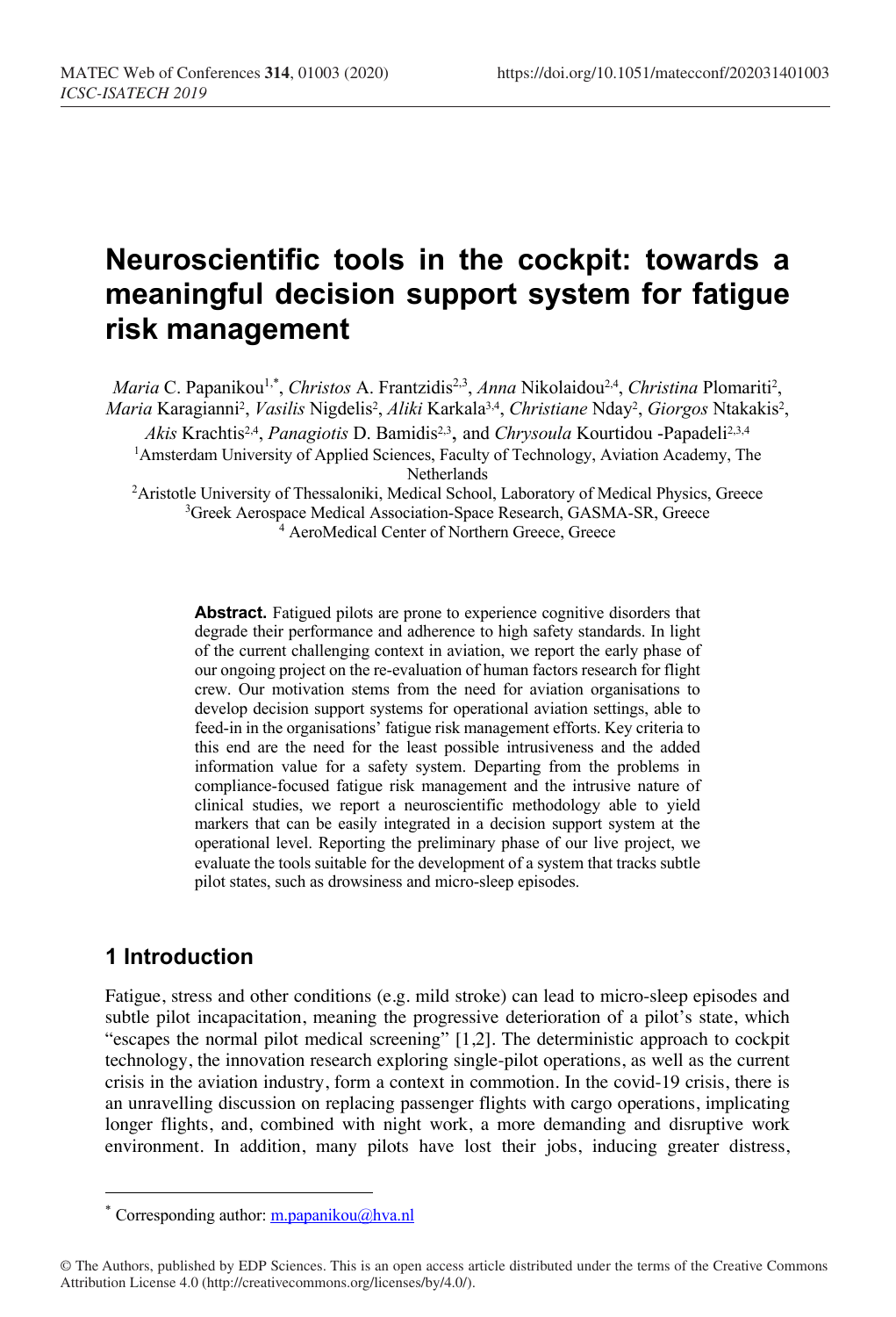subjective affective states, manifested also in symptoms in the central and peripheral nervous system of the "survivors" [3]. These conditions are likely to impact sleep quality in terms of inability to fall asleep (prolonged sleep onset), frequent awakenings and non-invigorating sleep associated with attenuation of sleep depth (shorter slow wave activity duration). It is therefore argued that, a lack of human performance data system, allows lurking fatigue risks such as drowsiness to go undetected, and alertness levels to decrease during the critical flight phases (e.g. approach and landing). In addition, latest research highlights the need for airline level interventions [4] addressing pilot fatigue detection and including mental health. Previous studies, however, mainly propose models unable to capture complex human factors, due to isolated data collection, intrusiveness of detection and cost limitations. Aiming to enhance the arsenal of the neuroscientific tools, we propose a neuroergonomics framework, which consists of a detailed polysomnographic (PSG) sleep study accompanied with an elaborate neurocognitive and neurophysiological assessment. The proposed framework aims to elicit risk factors that are associated with fatigue patterns and to provide the appropriate mitigation approaches through non-pharmacological interventions. Developments regarding machine learning recommendation systems and potential intervention approaches are also described.

## **2 Fatigue risk management**

At the operational level, in an effort to proactively manage aviation safety, safety management systems (SMS) have been set up to drive decisions based on data. Fatigue (risk) management involves the development and execution of a data-driven Fatigue Risk Management System (FRMS). Due to concrete limitations towards a truly data driven support system, fatigue is addressed as an isolated rest problem, and crew scheduling follows aeromedical requirements, the Flight Time Limitations (FTLs) to proactively manage fatigue. Aeromedical regulations and the selection and assessment of pilots do not predict future performance and health conditions but rather evaluate the condition of pilots at the time of assessment. Fatigue, however, may also induce boredom or even sleepiness which further deteriorates the pilots' psychomotor performance. Specifically, cockpit design and automation are linked to pilot boredom, and concerns of complacency and distraction are raised in the aviation community [5]. In addition, recent studies [4] note that the pilots are concerned about losing their licence, with 70% of the pilots being reluctant to report fatigue and wellbeing problems. Fatigue risk management hence requires the appropriate decision support systems (DSS) incorporating pilot characteristics, yet with operationalisable solutions.

In light of the latter gaps and the aforementioned focus on compliance, detection and pilot referral is lacking development at an operational level and fatigue management is based on regulatory guidance (i.e. FTLs). As a result, pilot fatigue interventions traditionally focus on self-management techniques. For example, studies [6] report that the top three selfmanagement mitigation measures for fatigue include: a) more sleep, b) reducing workload, and c) being self-aware and making healthy lifestyle choices. Accordingly, fatigue studies are based on FTLs and fatigue risk prediction for better crew planning using mathematical models [7], aiding compliance in operational planning. From these and similar approaches tools were developed, such as the Boeing Alertness Model (BAM) that focuses on capturing sleep inputs in order to aid planning and scheduling. The limitations of BAM are highlighted by the Flight Safety Foundation, where they note that the model lacks validation within an airline environment. Other efforts to monitor fatigue include applications such as the Jeppesen Crew Alert, aiming to complement FRMS. The use of such tools is intended for pilots, who can insert personalised settings in order to record sleep patterns, and to generate and share fatigue reports. An advantage of this approach is that it helps pilots to be more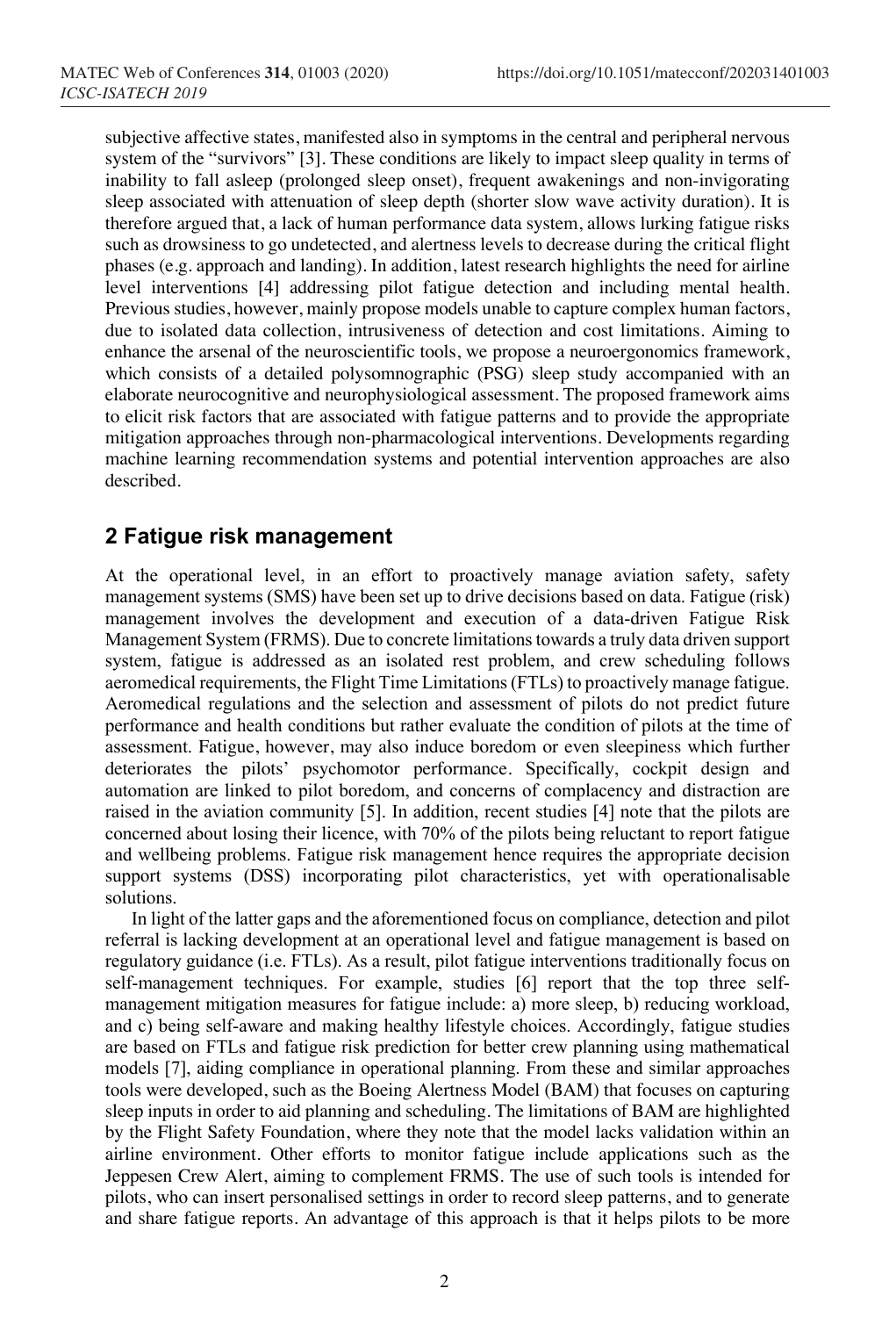aware of their alertness levels. Such tools extend to assessing controlled rest. For example, an actigraphy watch is used for the detection of sleep disorders. Latest applications in research show the positive effects of the latter's use for controlled rest [8], yet, despite individual pilots reporting the benefits of its use, applications at an airline level are not reported.

Neuroscience offers more insight into fatigue management by deploying sleep studies, which, however, are not utilised for operational improvements but mainly highlight the importance of fatigue and criticise the FTLs, engaging in policy making discussions. Eyetracking studies are also popular in fatigue detection [9], as well as the use of additional tools, such as the Psychomotor Vigilance Task (PVT), to assess reaction times and attention. Latest applications of the PVT include short test flights (approx. 30 minutes each) in simulated environments [10]. Importantly, however, a recent study of pilot cognitive workload using headbands in real – time operations showed differences from a simulated environment [11]. Significant differences between simulated and real-time environments are reported, where pilots commit errors they did not in the simulator [11]. Specifically, the study reports that in high workload phases of flight, errors were committed in the simulated environment were less that in the real-time environment. Hence, although, the majority of studies report lurking risks and the benefits of risk managing fatigue beyond the FTLs, there is no operationalfriendly system that is able to create, simple yet informative, data banks the FRMS requires. The papers on the value of biomedical engineering and data mining far exceed the acceptance of their proposed solutions for flight crew performance.

In addition, sampling limitations are noted as previous neuroscience-focused studies included student [12] or inactive pilots [13]. Similarly, pilot characteristics and performance, and their challenges in complex environments, do not go beyond psychological profiling for selection purposes. In light, however, of studies documenting the pilot's professional changes [14, 15], we propose that the inclusion of professional characteristics when studying subjects can help develop a better decision system. Decrease of training, safety practices led by compliance and cost-cutting needs, dependency on employers, the imbalance of investments between the human and the machine (human out of the loop), lack of reporting, low status and discretion were found as the long-term changes induced to flight crew as the industry grew and changed [14]. Airmanship 2.0 [15] deals with the skills required to operate an aircraft, extending from manual skills and the level of automation (LoA) to macro-cognitive factors and key areas of concern. In particular, pilots are found re-skilled in terms of gaining new flying skills due to automation and de-skilled in terms of manual flying. Key areas of concern include fatigue management, failure diagnostics, emotional self-control, complexity oversight and knowledge of manuals. For the purpose of our project, we distinguish between *Automation* and *Employment*. The latter encompasses elements that can amplify the areas of concern under Airmanship 2.0. Based on the latter studies, Table 1 summarises the framework that underpins our live study. We distinguish between the Old and New generation of pilots and, automation and employment characteristics. Age is included due to its significant relation with cognitive abilities and with knowledge, meaning the expertise, acquired skills and procedural knowledge [16].

|                 | Airmanship 2.0                                         |                                                        |  |
|-----------------|--------------------------------------------------------|--------------------------------------------------------|--|
|                 | Automation                                             | Employment                                             |  |
| OldGen<br>46-65 | De-skilled<br>(Aviate-navigate-<br>communicate-manage) | Reduced training-decay of<br>knowledge-less discretion |  |

**Table 1.** Airmanship 2.0 adapted from [14,15]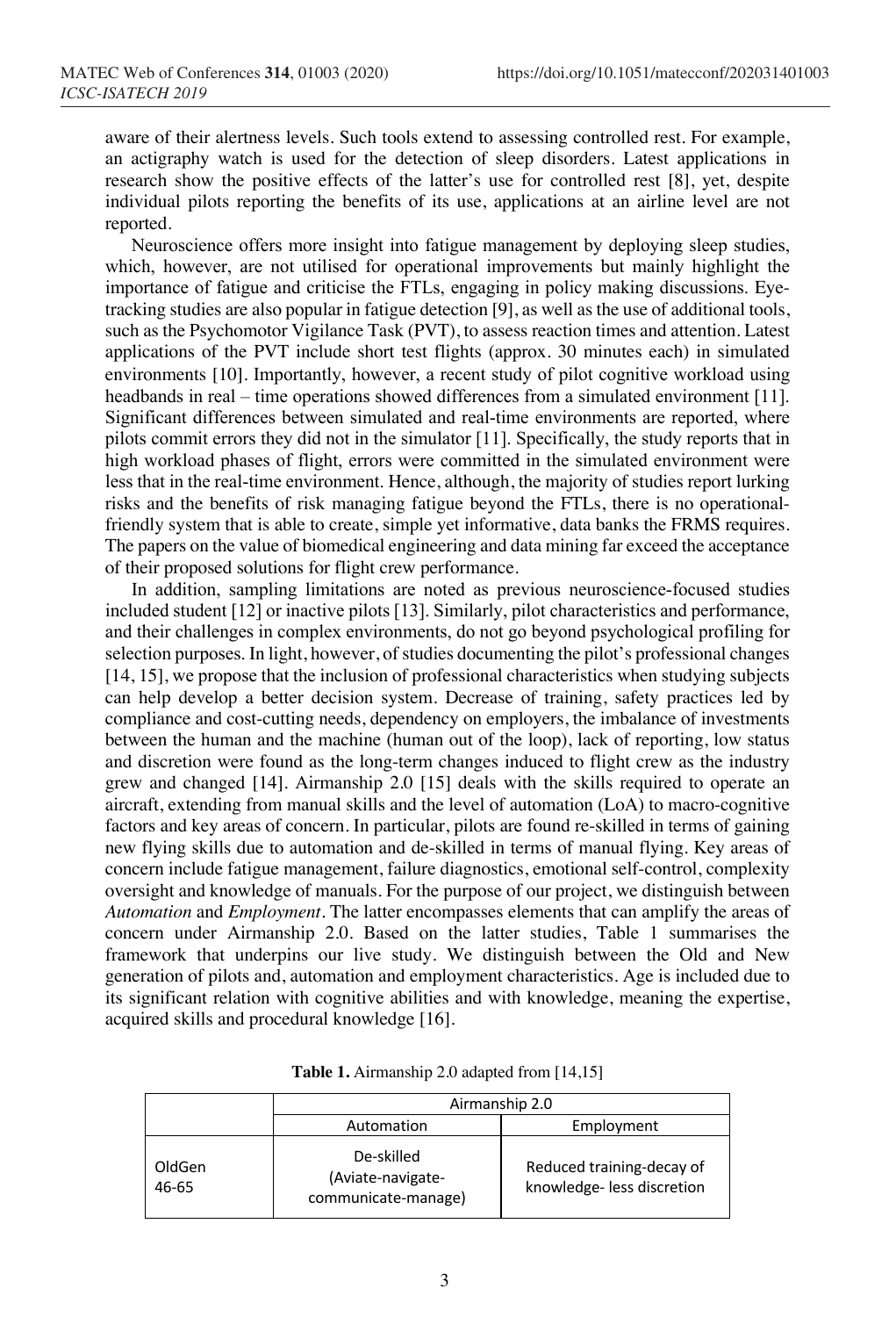|                     | Airmanship 2.0                                         |                                                       |  |
|---------------------|--------------------------------------------------------|-------------------------------------------------------|--|
|                     | Automation                                             | Employment                                            |  |
| NewGen<br>$20 - 45$ | Re-skilled<br>(Manage-communicate-<br>navigate-aviate) | Debt of training-low income-<br>employment dependency |  |

We return to our underpinning framework in light of the preliminary findings reported in this paper. Before engaging with the data, we describe the deployed methodology for this early phase of our project using three cases, one from the OldGen typology and two from the NewGen typology.

# **3 Methodology**

In this section we describe the underlying data acquisition as well as the analysis employed for identifying potential, fatigue risk factors. The methodological objectives support our key aim, namely developing a DSS that is enabled by contextual characteristics. We deploy three cases in order to explain our methodology. Each case underwent a different set of experiments and assessment in order to explore intrusiveness levels and operational value. The latter aimed in a) determining the value of tools for an operational setting, and b) exploring the value of pilot profiling in the interface with the tools. Below we explain the neuroscientific tools for the experiments, and we describe the cases that represent the typologies of OldGen and NewGen pilots.

### **3.1. Polysomnographic data acquisition**

A Nihon Kohden electroencephalographic (EEG) device equipped with 32 Ag/AgCl electrodes was used. The EEG data were collected from 19 electrodes located according to the 10-20 International System. A ground electrode was placed on the prefrontal midline (Fpz) positions and two reference electrodes were placed on the left and right mastoids. The electrooculogrammic (EOG) activity gathered both vertical (blink) and horizontal movements by placing bipolar electrodes above and below the right eye and on the outer canthi of both eyes. Electromyographic (EMG) activity was recorded by a bipolar electrode placed on the left and right chin, whereas electrocardiographic (ECG) timeseries was recorded by a bipolar electrode placed above the chest.

#### *Pre-processing pipeline*

The entire night PSG data were initially divided into 10 segments of equal size in order to facilitate more efficient computations. From each segment a baseline removal took place initially by subtracting from each signal its mean value. This resulted in eliminating amplitude linear shifts (DC bias). Regarding the EEG data a common average re-reference procedure was performed. Then, digital filtering was performed through Butterworth filters of 2nd order as follows:

- 1. High-pass filter (cut-off frequency 0.5 Hz) for further removing linear trends
- 2. Low-pass filter (cut-off frequency 50 Hz) for rejecting unnecessary high frequency content
- 3. Band stop (notch) filter among 47-53 Hz for removing industrial noise centered at 50 Hz
- 4. Band stop (notch) filter among 97-103 Hz for removing industrial noise harmonics centered at 100 Hz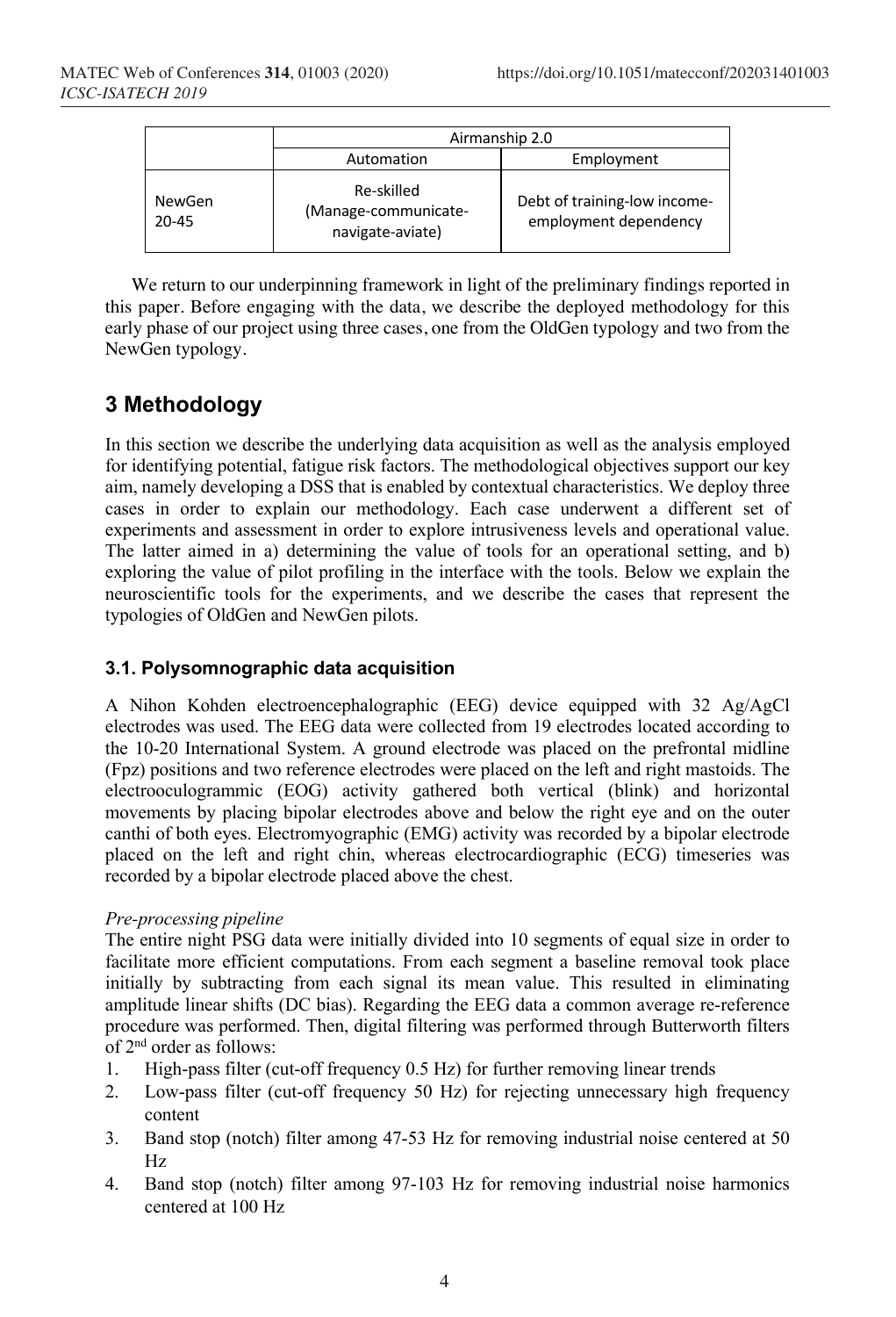5. Band stop (notch) filter among 147-153 Hz for removing industrial noise harmonics centered at 150 Hz

In the case of the ECG signal the cut-off frequency of the low-pass filter was set at 20 Hz and at 15 Hz for the EOG. In the case of the EMG signal the cut-off frequency of the highpass filter was set at 10 Hz and for the low-pass at 70 Hz. Then, the algorithm of the Independent Component Analysis (ICA) was ran for each segment through the EEGLAB user interface under Matlab environment. Visual inspection of the ICA components by two experienced neuroscientists resulted in the rejection of artefactual sources due to blinks, muscle movements, bad electrode placement, ECG modulation. Finally, the data were epoched into continuous, non-overlapped epochs of 30 second duration and two experienced sleep experts were manually scored according to the guidelines of the American Association of Sleep Medicine (AASM) [17].

## **3.2. Cognitive screening**

Neurocognitive assessment was performed through a single session of the CogScreen aeromedical edition (Cogscreen AM). The examination was performed in the premises of the AeroMedical Center and was performed by two experienced medical doctors. It is a computerized cognitive battery able to detect even subtle alterations in cognitive functioning. Although CogScreen does not focus on aviation knowledge or flying skills, it could provide quantified estimations of the underlying perceptual cognitive, and information processing abilities associated with flying. An initial rough estimate is provided by the Logistic Regression Probability Variation (LRPV) score of brain dysfunction. This ranges from 0 to 1 and the higher the score the more likely a cognitive degradation is. However, it is highly correlated with physiological aging and its value represents only the probability of impairment existence and not its impact. Further information is provided by a base rate analysis, which describes the number of tasks that the participant scored lower than the 5th percentile and 15th percentile when compared to a selected normative comparison group. This group mainly consists of astronauts, US military and civil aviation pilots. However, it is possible for the examiner to establish her/his own database of pilots [18]. There are also tasks associated with aviation factors such as deductive reasoning, motor coordination under speeded conditions, visual learning and recall, visual scanning, perceptual speed, and working memory and visual/psychomotor tracking accuracy.

## **3.3. Cases**

In this report, we include three cases of male Caucasian right-handed active pilots. The pilots were assessed between flights following their roster. The sleep studies took place in the night between their flights and the other tools were utilised in their day off. The participants did not report any medical or psychiatric history until now. The participants did not suffer from any neurologic or psychiatric disorder or human immunodeficiency virus (HIV). More specifically, the participants' medical history did not contain any instance of hypertension, kidney disease, diabetes, liver, heart, respiratory disease or cancer diagnosis. Neurological examinations did not reveal any head injury, stroke, brain tumor or seizure. Psychiatric examinations did not reveal any anxiety, depression, learning disabilities, mood or attention deficit disorder. Furthermore, the participants were systemically sustained from alcohol or any drug substance consumption. Different characteristics were taken into account in their selection, such as aircraft type, rank, airline business model/operations, and career progression.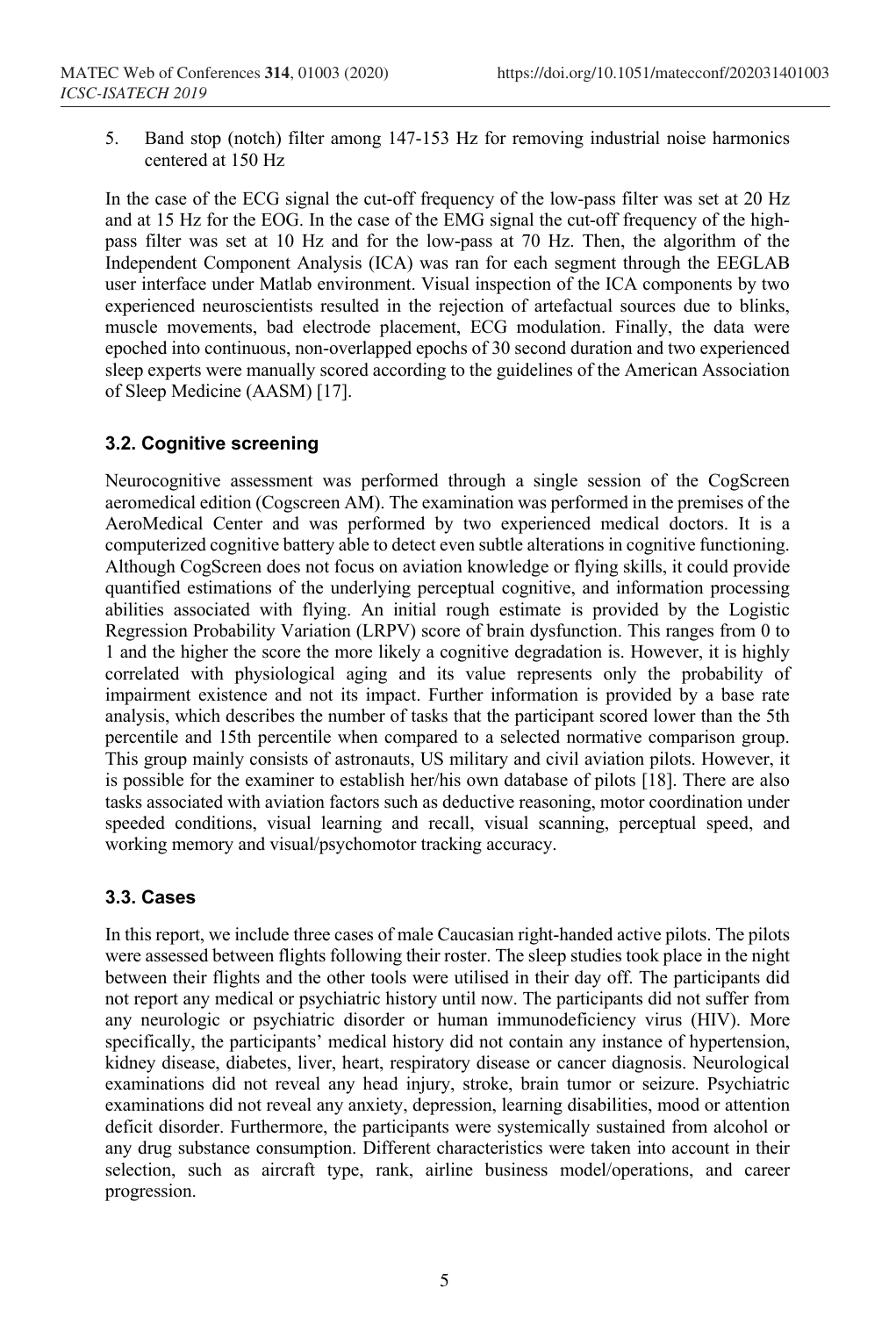#### *OldGen*

The first profile was of an airline captain (Case 1). Case 1 was aged 53 years old, with 18 years of education (basic education plus six academic years). He was an active captain for a large full-cost carrier with an ATP license type and 18000 total flight hours. Following the sleep study and the Cogscreen AM session, the participant was interviewed, in order to assess his perception of the current challenges, and to assess acceptability, intrusiveness feelings, and to compare feelings and perceptions with the experiments' results. The interview lasted 1hour and 28 minutes. The semi-structured interview protocol followed previously validated factors in order to develop the coding framework for analysis based on a) mental and temporal demands, b) perceived performance, and c) frustration fatigue. Physical workload was excluded, whereas temporal workload was analysed based on time pressure and pace of tasks, due to the different phases of flight.

#### *NewGen*

The second profile was of a first officer (Case 2). Case 2 was 35 years old, with 16 years of education (basic education plus four academic years). He was an active ATP licensed first officer for a small full-cost airline operating a Bae 146 with 4000 total flight hours. Case 2's state was assessed only through the sleep diagnostic examination. Finally, the third profile was of a male first officer (Case 3). Case 3, aged 32 years old, with the same level of education as Case 2. He was an active ATP licensed first officer for a small low-cost carrier operating an A320 with a total of 2000 flight hours and was at the time preparing to transition to the captain's role. Case 3 was interviewed following the same protocol as with Case 1. The interview lasted 2 hours and 15 minutes. Case 3 was excluded from the sleep study but was included in the Cogscreen AM session.

#### **3.4. Neurophysiological feature extraction for drowsiness estimation**

The estimation employs features derived from the ECG, EMG and EOG in order to discriminate active awake from drowsiness. The ECG analysis involves time-frequency analysis of the heart rate variability (HRV) through the Lomb-Scargle periodogram (LSP) [13]. Firstly, the ECG signal was normalized and then R peaks were detected, forming thus the R-R timeseries. Since, the R-R timeseries does not follow a uniform sampling like the other biosignals we extracted its spectral component employing more advanced mathematical tools than the Fourier transform. More specifically, the LSP method resulted in the calculation of the following spectral features: The frequency with the maximum HRV power and the relative energy ratios of the ultra-low Frequency  $\approx$  0.0033 Hz), very low frequency  $(0.0033 - 0.04 \text{ Hz})$ , low frequency  $(0.04 - 0.15 \text{ Hz})$ , high frequency  $(0.15 - 0.4 \text{ Hz})$ , very high frequency  $(>= 0.4 \text{ Hz})$  and the range in which the frequency with the maximum power was detected. The EOG activity was estimated as 1) the number of blinks per minute (blink rate), 2) mean blink amplitude, 3) the mean rise time and 4) blink duration. The EMG spectral features were estimated as the relative energy contribution of very low  $(<=4$  Hz), low  $(4-8)$ Hz), medium (8-12 Hz), high (12-24 Hz), very high (24-48 Hz) and ultra-high (48-96 Hz) of the chin EMG activity. The Orthogonal Discrete Wavelet Transform (ODWT) was employed for estimating the energy contributions with optimal time-frequency resolution [14]. The analysis involved 18 instances of active wake and 23 instances of drowsiness. The identification of each instance was assessed by two sleep experts. Each instance duration was 1 minute (60 seconds). In summary, the analysis involved 41 minutes of PSG recordings.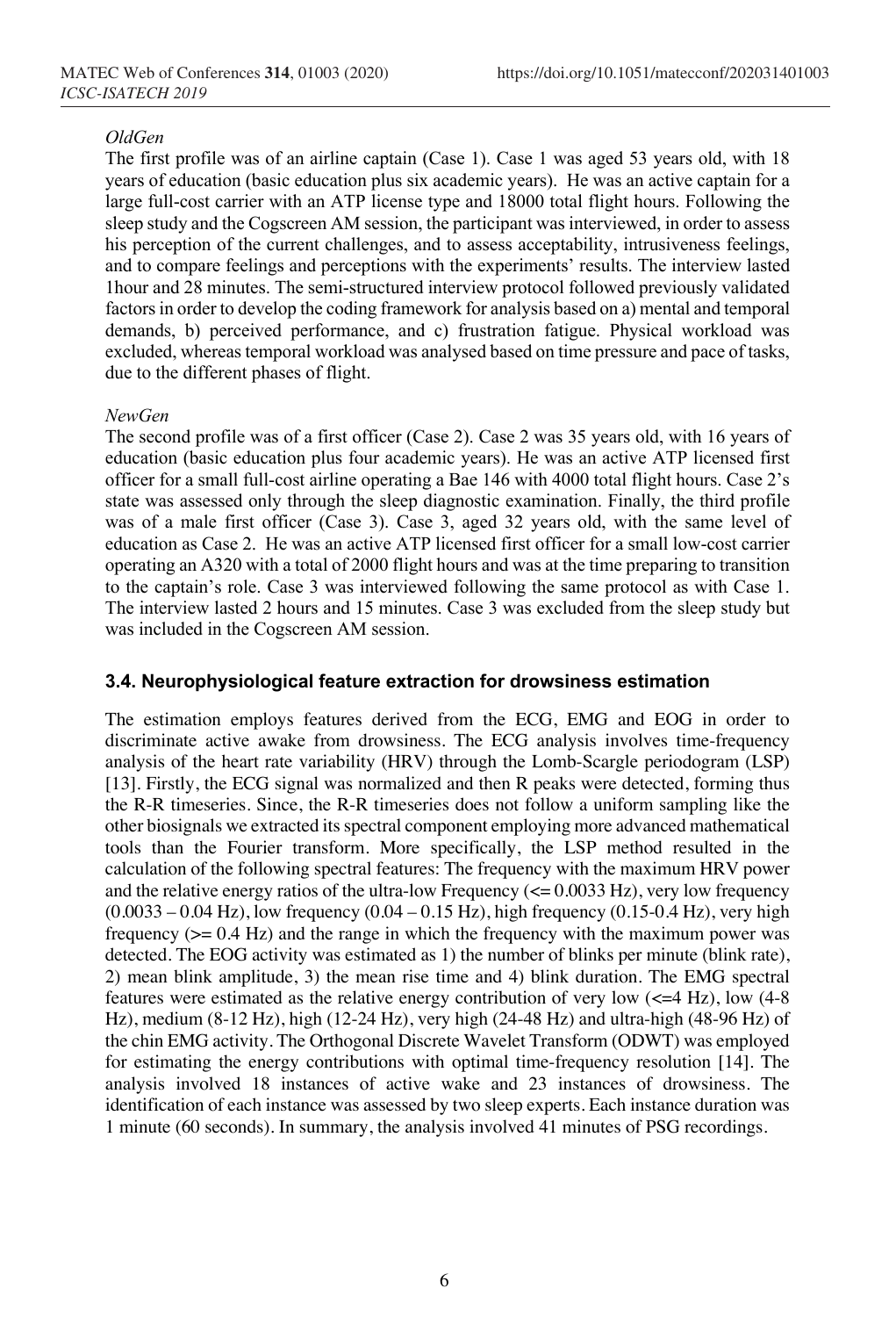# **4 Findings**

### **4.1. Case 1**

The coding framework (cf. 3.3) was applied on the interview data. As shown in Table 1, the participant shared concerns about airmanship, characterising the cockpit "so virtual [that] it is like a video game", without having the knowledge of what lays "behind the system". Beyond flying skills, the decision making, and other macro-cognitive and resource management factors are affected. The participant's perceived mental workload was high in terms of demands in effort and tasks that do not only include the cockpit ones but 24/7 engagement with the company, online trainings, and dual roles. In detail, the participant reported an "extremely high" workload, and working in an environment where "everybody is tired" and employees are "24/7 [..] company-minded". Temporal demands were discussed in different flight phases with an emphasis on alertness in critical phases. Furthermore, frustration fatigue was discussed through the profession's changes affecting their knowledge, skills, and abilities (KSA). Employment concerns amplified frustration fatigue, involving emotions of stress, anger, and cynicism. In this context, the participant stressed the importance of experience to mediate lurking risks. The participant also noted the increase in his flight hours and his reluctance to report in the beginning of his career, whilst new pilots were characterised as ones lacking stimuli. The participant reported the intention to accept a wearable device in the cockpit.

| Mental demands                          | Temporal demands                                                      | Perceived performance                                                                                | Frustration                                         |
|-----------------------------------------|-----------------------------------------------------------------------|------------------------------------------------------------------------------------------------------|-----------------------------------------------------|
| Effort: high                            | Time pressure:<br>extremely high                                      | Accomplished tasks:<br>Manual                                                                        | Profession:<br>deterioration of KSA                 |
| Tasks: continue<br>outside the cockpit. | Pace of tasks: irregular,<br>lack of stimuli at<br>cruising altitude. | Least satisfaction:<br>Decision making<br>Information processing<br>Reaction time<br>Team leadership | Employment:<br>security, aggressive<br>environment. |

#### *Sleep macro-architecture*

The participant slept for 244.5 minutes (Figure 1). The sleep latency recorded as the duration from the first epoch with eyes closed and drowsiness until the first sleep (NREM1) epoch and was at 23.5 minutes. The duration of each sleep stage was 58.5 minutes for N1, 148.5 minutes for N2, 18 minutes for N3, 19.5 minutes for REM. Latency periods were 37 minutes for N2, 138 for N3 and 252 for REM. The slow wave activity (SWA) covered the 7.36% of the total sleep time, while the REM period covered the 7.98% of the total sleep time. Moreover, the participant woke up 11 times and the total awakening period was 77.5 minutes. So, its sleep efficiency measured as the total sleep time divided by the entire PSG duration was estimated at the 65.2%. Finally, the participant experienced 44 arousal episodes. There were also 55 spindles and 105 K-complexes.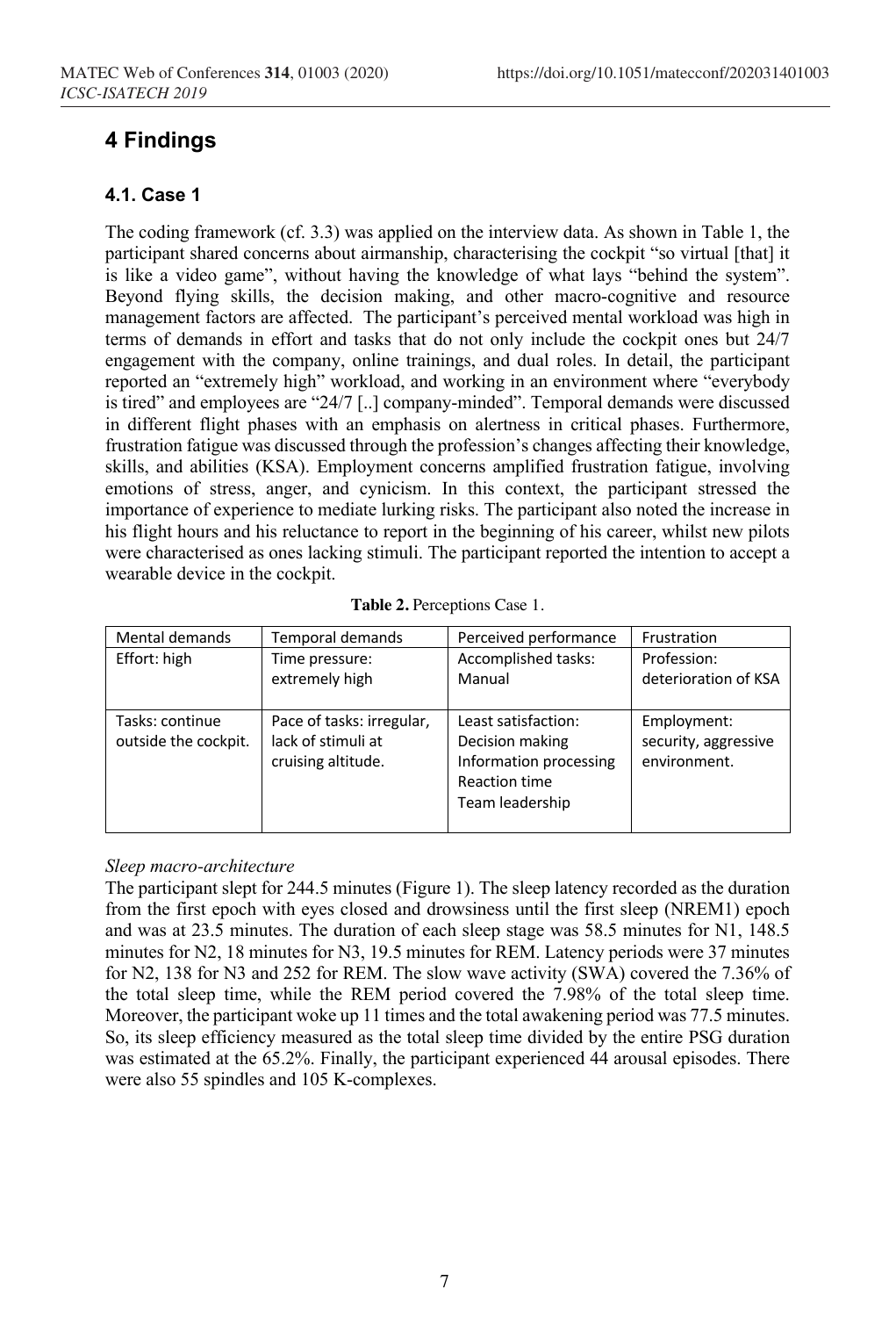

**Figure. 1.** Hypnogram of OldGenCap representing the sequence of the sleep stages across the entire sleep recording through polysomnography

#### *Neurocognitive Assessment*

The LRPV score of Case 1 was 1. The aviation factor scores are displayed in Table 3.

| Factors                          | Description                          | z-score | T-score |
|----------------------------------|--------------------------------------|---------|---------|
| Attribute Identification         | Deductive reasoning                  | $-4.14$ | 8.56    |
| <b>Motor Coordination</b>        | Motor coordination under speeded     | $-0.57$ | 55.70   |
|                                  | conditions                           |         |         |
| <b>Visual Association Memory</b> | Visual learning & recall             | $-2.08$ | 29.19   |
| Speed/Working Memory             | Visual scanning, perceptual speed &  | $-0.32$ | 46.84   |
|                                  | working memory                       |         |         |
| Tracking                         | Visual/psychomotor tracking accuracy | 0.10    | 48.97   |

|  |  |  |  | Table 3. Case1 performance on cognitive domains associated with aviation characteristics |
|--|--|--|--|------------------------------------------------------------------------------------------|
|--|--|--|--|------------------------------------------------------------------------------------------|

## **4.2. Case 2**

#### *Sleep macro-architecture*

Case 2 slept for 471.5 minutes (Figure 2). The sleep latency was at 24 minutes. The duration of each sleep stage was 172 minutes for N1, 212.5 minutes for N2, 77 minutes for N3, 10 minutes for REM. Latency periods were 30 minutes for N2, 44 for N3 and 88.5 for REM. The slow wave activity (SWA) covered the 16.33% of the total sleep time, while the REM period covered the 2.12% of the total sleep time. Moreover, the participant woke up 18 times and the total awakening period was 53 minutes. So, its sleep was estimated at the 82 %. Finally, the participant experienced 18 arousal episodes. There were also 27 spindles and 111 K-complexes.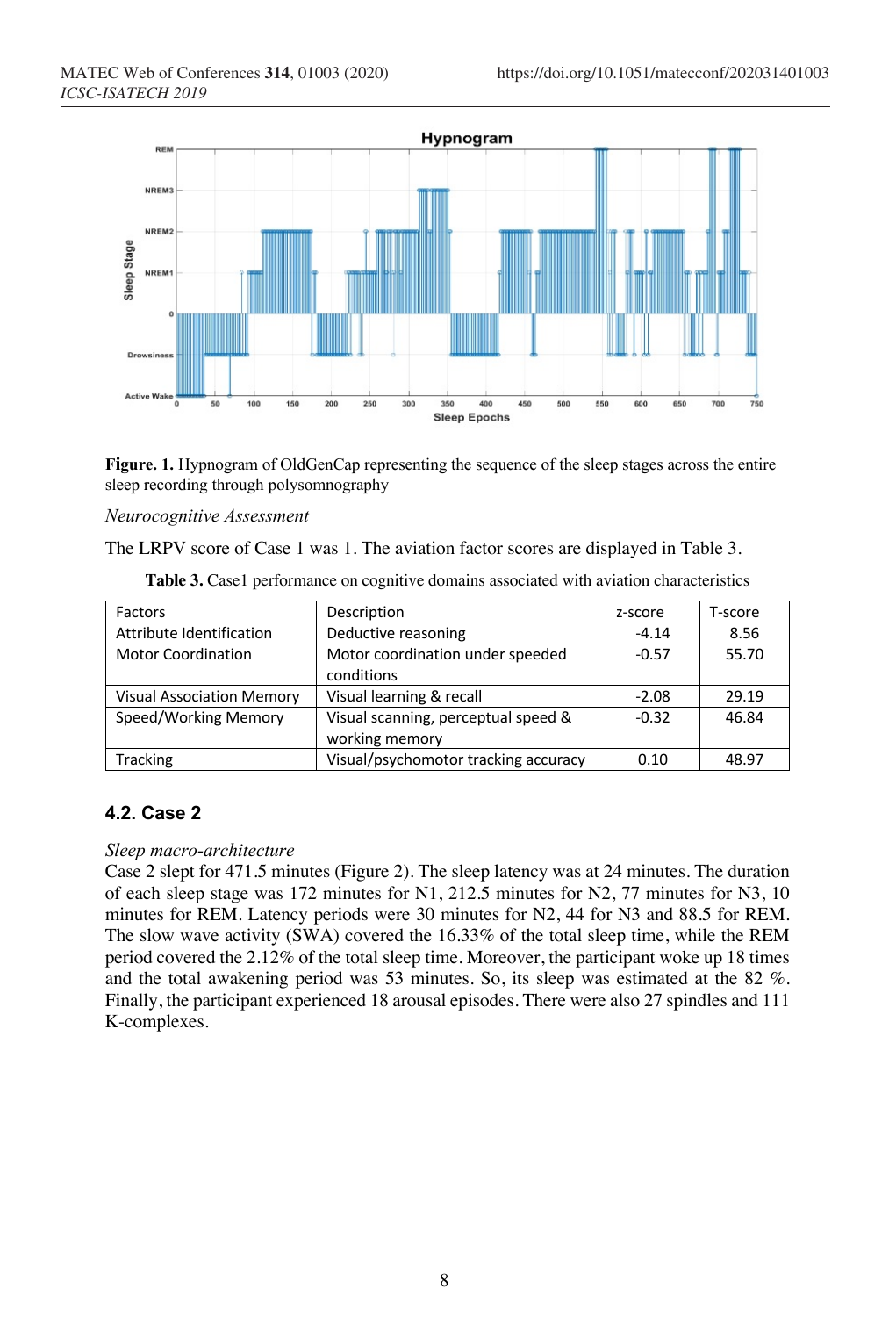

**Figure. 2.** Hypnogram of Case 2 representing the sequence of the sleep stages across the entire sleep recording through polysomnography

## **4.3. Case 3**

*Neurocognitive Assessment*

The LRPV score of Case 3 was 1. The aviation factor scores are displayed in Table 4 below.

| Factors                   | Description                          | z-score | T-score |
|---------------------------|--------------------------------------|---------|---------|
| Attribute Identification  | Deductive reasoning                  | $-2.33$ | 26.70   |
| <b>Motor Coordination</b> | Motor coordination under speeded     | $-2.03$ | 70.28   |
|                           | conditions                           |         |         |
| <b>Visual Association</b> | Visual learning & recall             | $-0.22$ | 47.85   |
| Memory                    |                                      |         |         |
| Speed/Working Memory      | Visual scanning, perceptual speed &  | $-1.57$ | 34.30   |
|                           | working memory                       |         |         |
| <b>Tracking</b>           | Visual/psychomotor tracking accuracy | $-1.16$ | 61.58   |

**Table 4.** Case 3 performance on cognitive domains associated with aviation characteristics.

Case 3 interview data are presented in Table 5. Case 3 was frustrated and discussed in depth his concerns about the use of FTLs in small airlines, where rest according to regulations is followed to risk manage fatigue. Case 3 focused on the operational needs of airlines indicating that "what can be done in the minimum will be done in the minimum" and showing the interviewer a heavy night shift roster. Case 3 reports signs of accumulative fatigue, stating that he is flying the maximum hours possible and then returning to work tired "even after days off". "Bad management of flight crew" and that FRMS "is not in place", centered the discussion showing lack of peer or company support. Daily incidents in the airline's operations were characterised as "safe failures", but several AOGs (aircraft on ground) put more pressure on the operations. Regarding the temporal demands, Case 3 noted that there is a decrease in workload but that it is critically high in take-off and approach. Job insecurity (frustration fatigue) and high mental demands were noted as by Case 1. However, tasks are perceived as routine, and performance is perceived as appropriate for operating the aircraft. As in Case 1, Case 3 reported the intention to accept a wearable device in the cockpit.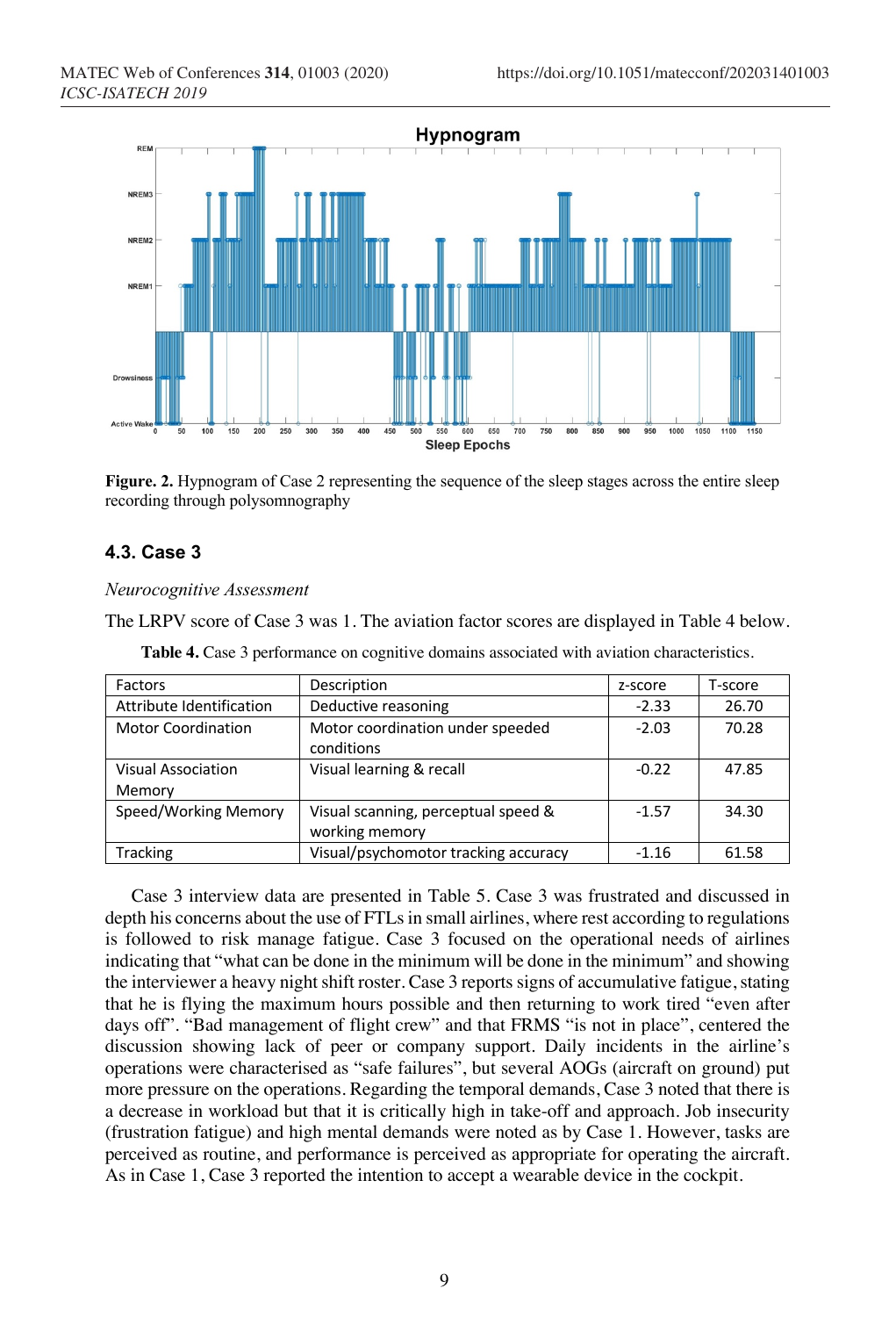| Mental demands | Temporal demands                                               | Perceived<br>performance                         | Frustration                                       |
|----------------|----------------------------------------------------------------|--------------------------------------------------|---------------------------------------------------|
| Effort: high   | Time pressure: high                                            | Accomplished tasks:<br>Operating the aircraft    | Profession:<br>skills vs. knowledge<br>of systems |
| Tasks: routine | Pace of tasks: high<br>demand in critical phases<br>of flight. | Least satisfaction:<br>Developmental<br>training | Employment:<br>insecurity                         |

**Table 5.** Perceptions Case 3.

## **4.4. Neurophysiological drowsiness estimation**

The Matlab software was used to develop a drowsiness classifier based on the aforementioned features. We explored decision trees (fitted binary classification decision trees) as potential classifiers in order to result in a rule-based algorithm that would be easily interpreted in aviation and industrial settings. More specifically, we used active wake and drowsiness data from the two participants το train and test the classifier. There were 32 active wake and 33 drowsiness data epochs. The train set consists of 44 epochs and the test set of 21 epochs. The decision tree in Figure 3 was developed based on the train data and then its performance was validated in the test data, which were not previously used in the training phase. The root (most important feature) of the decision tree was the low frequency of the HRV timeseries. Then EMG low frequency and blink rate (number of blinks per minute) were demonstrated to further discriminate among the two classes. Finally, the blink amplitude was also an important factor. The resulted tree correctly classified 17/21 of the test instances. So, its classification performance was at 80.95%. A more detailed description of the method's classification accuracy is the following: a) True Positive 9/10 (90%), b) True Negative: 8/11 (72.73%), c) False Positive: 3/11 (27.27%), d) False Negative 1:10 (10%).



**Figure. 3.** Visualization of the rule-based algorithm (binary decision tree) for drowsiness detection based on the participants' heart-rate variability, chin electromyographic and eye blink activity.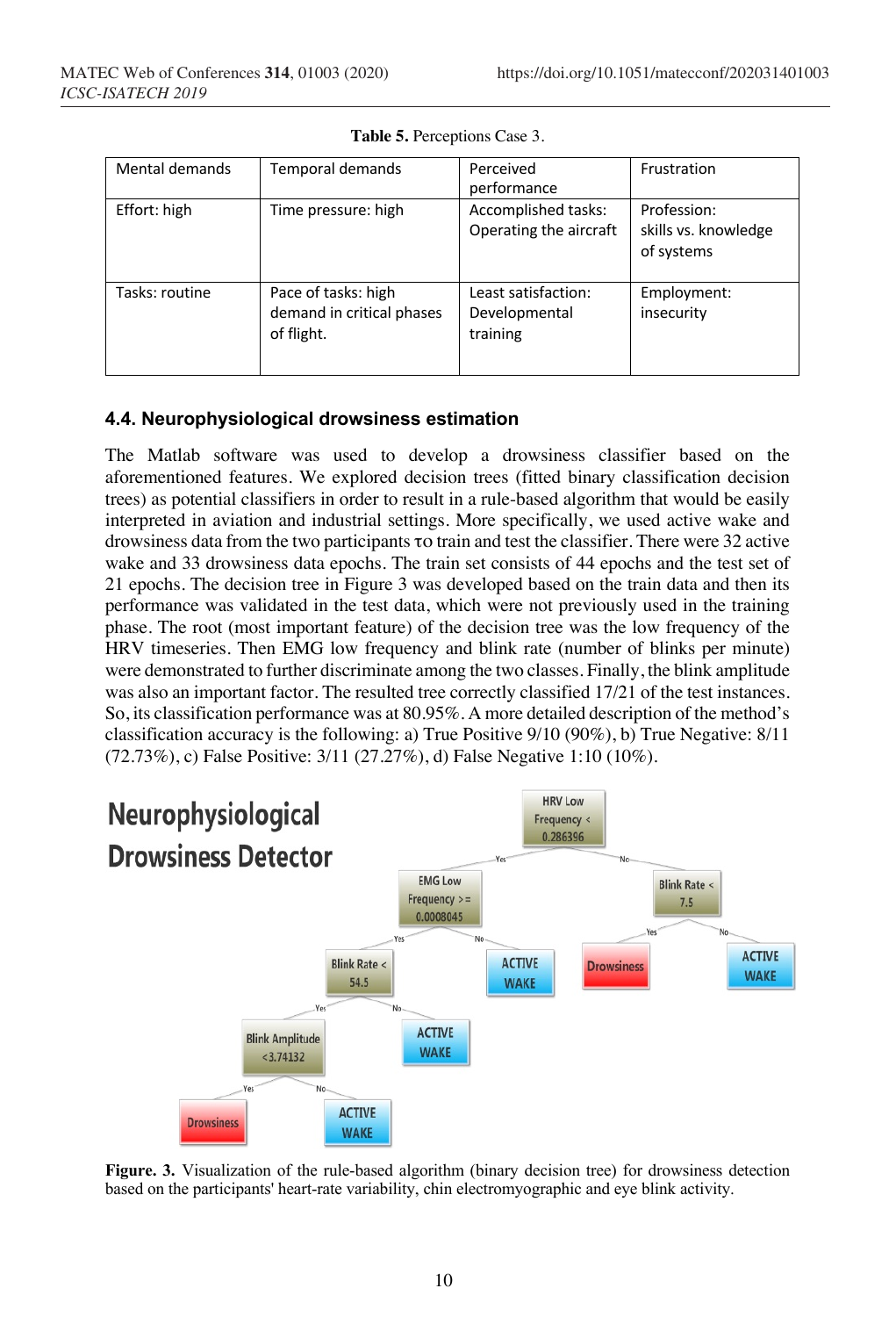## **5 Discussion & recommendations**

The Airmanship 2.0. based framework is supported by all cases in the preliminary findings, and the typologies aided analysis and interpretation. In accordance with the literature on airline fatigue risk management, we explored the options that best fit the purpose of our methodology and the objectives of our project. These options satisfy the criteria of minimal intrusiveness and of operationalisability of tools for DSS development. Based on these criteria, Cogscreen AM was included in our deployed tools because of its low cost, ease of deployment and validity. In the Cogscreen sessions with Cases 1 and 3 inadequate scores indicate a degradation of cognitive abilities. Case 1 had over 30 years of professional experience in military and civil aviation, including the employment in different airlines, and the operation of various aircraft types with different approaches to the role of technology in the cockpit. Case 3 had 9 years of experience and mainly in the flight training industry before transiting to airlines performing better in the session but still producing low scores. Although Cogscreen AM was initially designed by the FAA based on military pilots, applications took place in samples of commercial pilots reporting a clear prediction of cockpit performance [18]. In cases where Cogscreen AM was applied in older groups of aviation employees the scores were lower as in Case 1. Our preliminary results, however, do not support the mediating effect of training and experience reported in other aviation professional groups such as air traffic controllers [19], showing a need for greater analysis on LoA. A reevaluation of the assessment tool that takes into consideration the local population characteristics, including the attitudes of pilots and their airmanship, could be further explored to address such questions. In addition, as explained earlier (cf. Section 3.3), aeromedical examiners could create their own data banks. Similar concerns and propositions are reported where a multi-modal deep learning network can aid the classification of mental modes of pilots [20]. Nevertheless, in combination with the interview data, the Cogscreen results gain importance because these are in contrast with the perceived performance of Case 1 and Case 3. Both cases show confidence, yet in different systems; Case 1 in experience and Case 3 in automation. The latter supports the transition between generations from *aviatenavigate-communicate-manage* to *manage-communicate-navigate-aviate*.

Moreover, the sleep analysis of Cases 1 and 2 showed that there is a possibility of a sleep disorder. In Case 1, drowsiness lasted much longer than normal (almost up to 100 epochs), including 30 seconds outliers going from drowsiness to active wake. The lack of rest is evident (cf. Figures 1, 2), as N1 should have been within a range of 6-10 minutes and for Case 1 it was of 58.5 minutes, with lapses between N1 and drowsiness. Similarly, the participant went into N2 for less than the expected normal range of 1 to 2 hours. Importantly, the short periods of stages N3 and REM (i.e. N3 18 minutes and REM 19 minutes) indicate no rest and the fall into REM due to sleep deprivation. Similarly, Case 2 also shows signs of a sleep disorder. Although Case 2 slept longer than Case 1, short periods of REM are also observed, showing that the pilot did not rest. Because, however, we did not perform pathological examinations the possibility of this being an effect of apnea could not be ruled out. It is recommended that other studies examine apnea due to its effects. It is noteworthy to remind readers the Go! 2009 incident, when both pilots fell asleep during cruising altitude and the NTSB reported obstructive sleep apnea as the cause of the incident. Our preliminary report hence finds support in cases and concerns of pilot drowsiness [20]. In order, however, to be able to deploy the value of polysomnography from a research to an operational setting in a meaningful manner for fatigue risk management, a less time-consuming instrumentation is required. Decision trees are commonly used in aviation operations and have many similarities with other failure analysis trees applied in the industry, able to possibly gain greater acceptance by safety professionals. Furthermore, such data can aid peer pilot support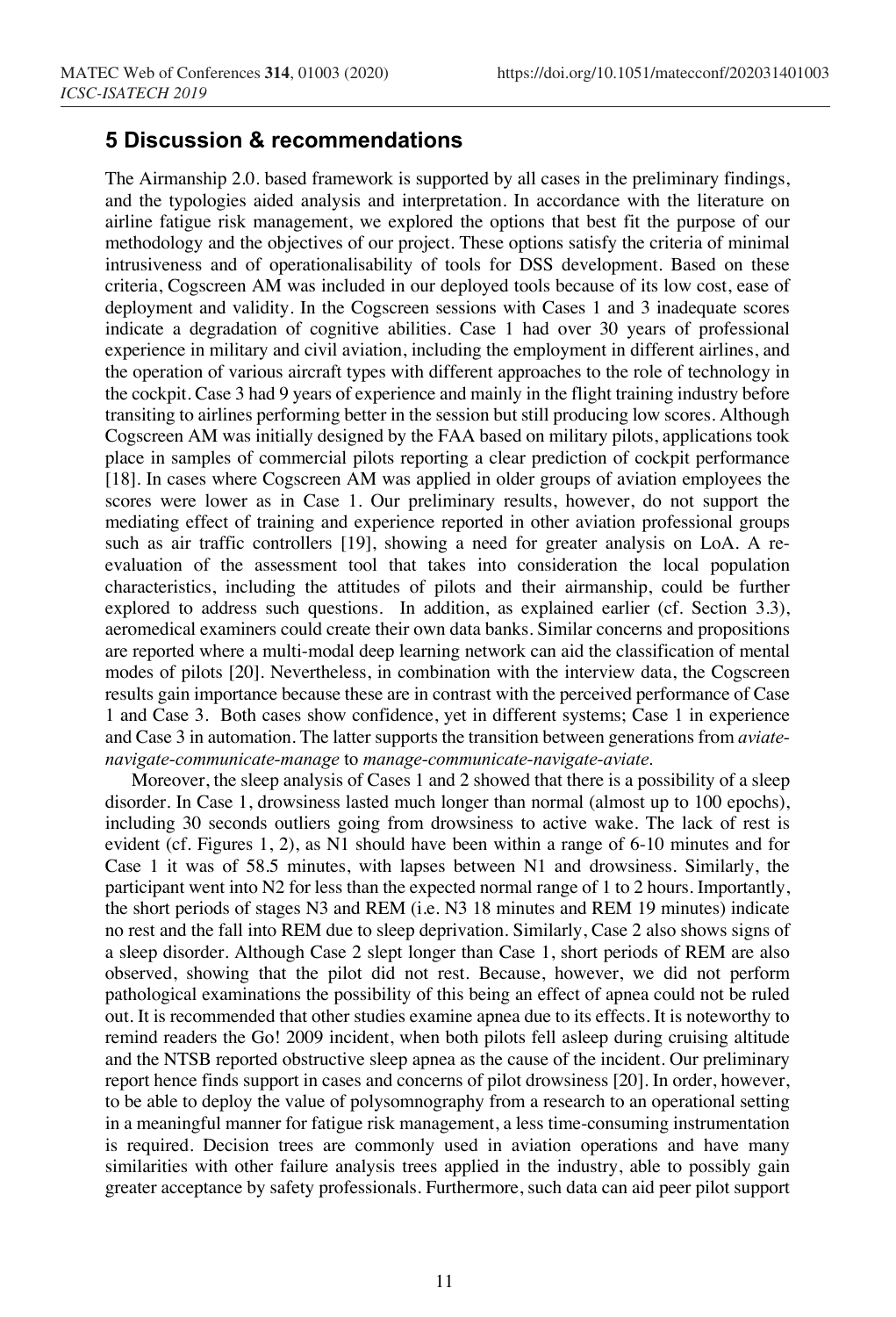programmes, extending the DSS for the enabling of awareness and self-declaration, and, if need be, referral.

However, although the classification of the proposed decision tree is scientifically acceptable (above 80%), its employment in aviation condition needs its further improvement. The latter could be achieved by including data from more participants  $(>=25)$ , which will allow the algorithm's generalization. Then, more sophisticated machine learning algorithms (Support Vector Machines, neural networks) could be also employed to further improve the classification accuracy [21, 22]. In case of also employing brain activity data (e.g. wearable EEG devices), the number of estimated features would result in a big data perspective which may facilitate the use of deep learning algorithms [23]. The above steps may serve for a future roadmap towards the reliable integration of deep learning applications as onboard infrastructure for drowsiness estimation. The features used in the decision tree are in accordance with previous neuroscientific evidence. More specifically, the low frequency of the HRV timeseries is associated with the sympathetic branch of the autonomic nervous system. Drowsiness and sleep onset are closely related with the inhibition of sympathetic activity [24]. According to the AASM sleep scoring rules, drowsiness is mainly characterized by the onset of the alpha rhythm [25], which is associated by attenuated chin EMG and blink activity. Since, the features involved in the classification was only selected by the tree algorithm and not the developers, this is an evidence that the proposed methodology is of scientific and clinical validity. At operational levels, it would be easily implemented through microphones or cameras, whereas wearable devices with a bipolar electrode could provide more reliable, spectral EMG features.

# **6 Conclusion**

Our paper marks a call for the selection of meaningful data and their sustainable use in air transport organisations. In the dynamic aviation environment, changes affect the pilots' willingness to report fatigue, their nature of work and their lifestyle. In this context, a pilot's capacity for information processing is radically decreased and their attention level diminishes, which may result in erroneous responses to crucial flight tasks. Following the Airmanship 2.0. dimensions, we reported the preliminary findings of a live project. The proposed systematic data collection method aims to promote evidence-based decision making and to address complex and least quantifiable pilot performance parameters, such as fatigue and sleep disorders. Our methodology employed both bio-signal processing and machine learning techniques to provide an objective estimator of drowsiness level. However, a greater amount of data is required in order to provide definitive results that could provide evidence-based feedback for policy making activities in the field of pilot fatigue. More advanced recording modalities such as EEG activity could be also employed to quantify the fatigue level prior entering a drowsiness state. However, we should bear in mind that a compromise among classification accuracy and unobtrusiveness should be made in order to result in applicable scientific solutions easily accepted by the aviation community. Further research should explore the relationship between boredom and drowsiness in the cruising altitude of flight with high LoA, the characteristics of pilots today and possible applications of such tools in peer pilot support programmes.

# **References**

1. Besco, R.O. (1990). Subtle incapacitation of pilots: How to tell if your captain has died. Accident Prevention.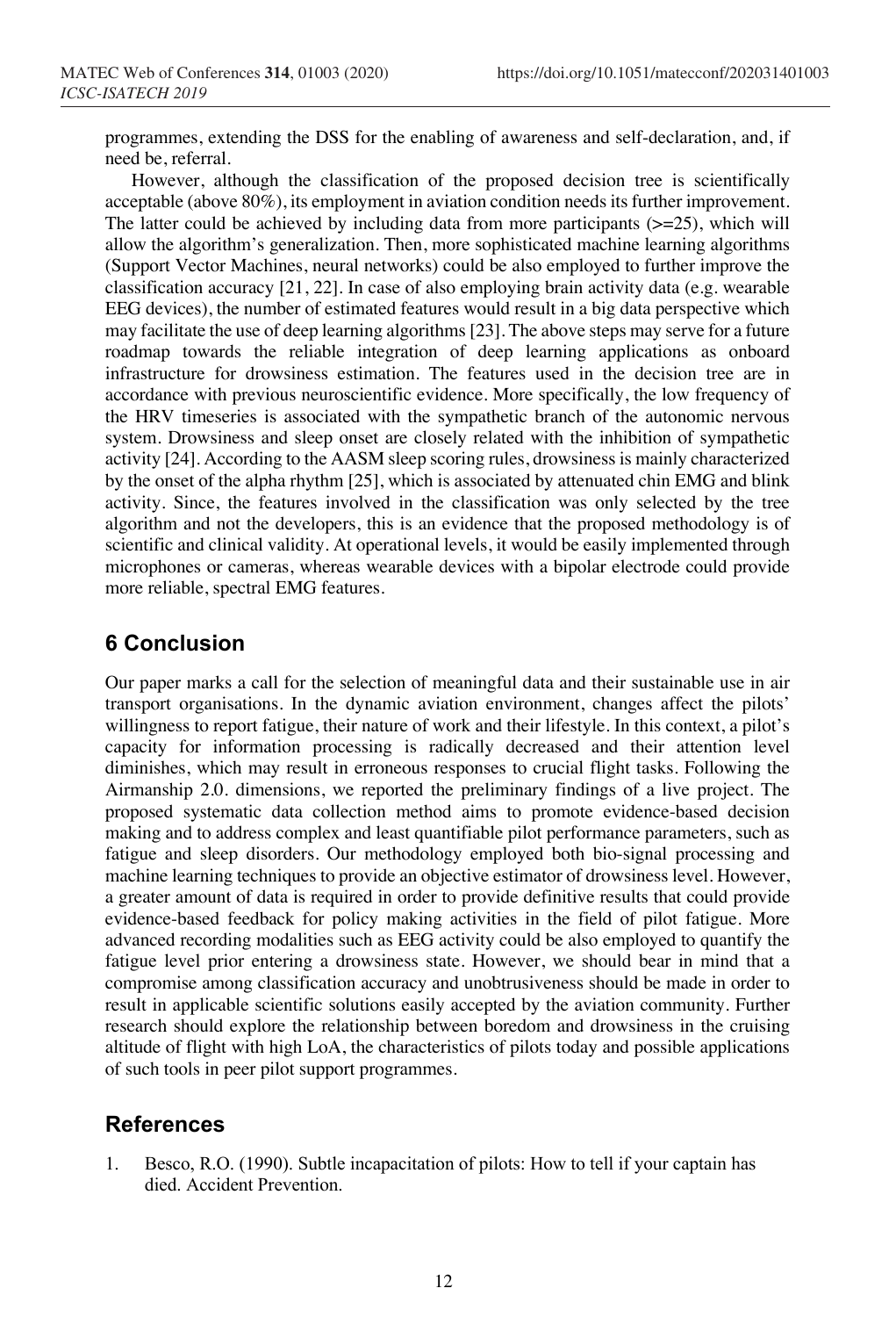- 2. ECA (2012). Pilot fatigue. Available online at https://www.eurocockpit.be/sites/default/files/eca\_barometer\_on\_pilot\_fatigue\_12\_11 07\_f.pdf
- 3. Cropanzano, R. S., Ambrose, M. L., & Van Wagoner, P. (2019). 11 Organizational Justice and Workplace Emotion. Social Psychology and Justice.
- 4. Cahill, J., Cullen, P. and Gaynor, K. (2019). Pilot Wellbeing & Work-Related Stress (Wrs).27th International Symposium on Aviation Psychology.
- 5. Gawron, V. (2019). Automation in aviation Guidelines. Mitre Technical Report MTR190018. McLean, VA: Mitre Corporation.
- 6. Levin, E., MR, M., COIMBRA, F., Keller, J. and Teo, A. (2019). Fatigue in Collegiate Aviation." International Journal of Aviation, Aeronautics, and Aerospace 6.4.
- 7. HELLERSTRÖM, D., Eriksson, E., ROMIG, E. and KLEMETS, T. (2010). Flight time limitations and fatigue risk management: comparison of three regulatory approaches", Boeing Flight Safety Foundation.
- 8. Hilditch, C.J., and Flynn-Evans, E.E. (2019). Controlled Rest: Profile of Use, Challenges, and Best Practices.
- 9. Rostaminia, S., Mayberry, A., Ganesan, D., Marlin, B. and Gummeson, J. (2017). iLid: Low-power Sensing of Fatigue and Drowsiness Measures on a Computational Eyeglass. Proceedings of the ACM on interactive, mobile, wearable and ubiquitous technologies 1(2). pp. 1-26.
- 10. O'Hagan, A.D., Issartel, J., Wall, A., Dunne, F., Boylan, P., Groeneweg, J., Herring, M., Campbell, M. and Warrington, G. (2019). Flying on empty: effects of sleep deprivation on pilot performance. Biological Rhythm Research, pp. 1-22.
- 11. Gateau, T., Ayaz, H. and Dehais, F. (2018). In silico vs. over the clouds: on-the-fly mental state estimation of aircraft pilots, using a functional near infrared spectroscopy-based passive-BCI. Frontiers in human neuroscience 12.
- 12. Cordeiro, R. and Carvalho J. (2019) Positive mental health in the workplace: a new global and preventive approach for flight staff. Авіаційна та екстремальна психологія у контексті технологічних. 3.
- 13. CAA, NLR, & NIN. (2018). Independent research on pilot fatigue measurement by the Netherlands Aerospace Center. Available at http://publicapps.caa.co.uk/docs/33/Pilot%20Fatigue%20Measurement%20Research\_ Final%20Report\_v0.9.1clean.pdf.
- 14. Papanikou, M. (2017). The philosophy of safety: change and the re-organisation of the aviation industry. Ph.D. Thesis, University of Greenwich, UK.
- 15. Mohrmann, F., & Stoop, J. (2019). Airmanship 2.0: Innovating aviation human factors forensics to necessarily proactive role. International Society of Aviation Safety Investigators (ISASI). Annual Seminar.
- 16. Warr, P. (2001). Age and work behaviour: Physical attributes, cognitive abilities, knowledge, personality traits and motives. International review of industrial and organizational psychology, 16, 1-36.
- 17. Moser, D., Anderer, P., Gruber, G., Parapatics, S., Loretz, E., Boeck, M., ... & Saletu, B. (2009). Sleep classification according to AASM and Rechtschaffen & Kales: effects on sleep scoring parameters. Sleep, 32(2), 139-149.
- 18. Taylor, J., O'Hara R., Mumenthaler, M. and Yesavage, J. (2000). Relationship of CogScreen-AE to flight simulator performance and pilot age. Aviat Space Environ Med 7. pp. 373-80.
- 19. Taylor, J., O'Hara, R., Mumenthaler, M., Rosen, A. & Yesavage, J. (2005). Cognitive Ability, Expertise, and Age Differences in Following Air-Traffic Control Instructions. Psychology and Aging. 20(1). pp. 117-133.